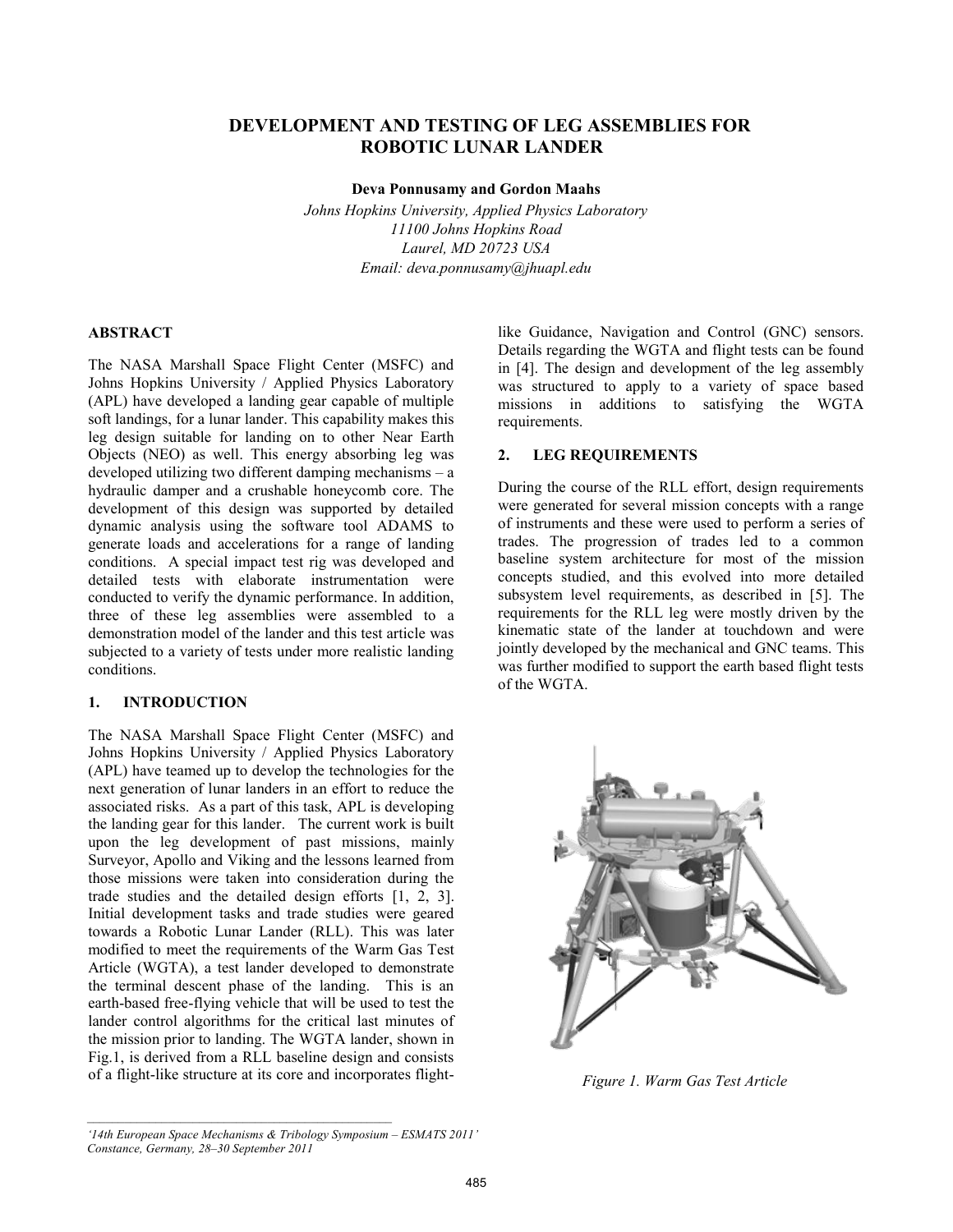| Table 1 WGTA Leg Requirements |  |
|-------------------------------|--|
|-------------------------------|--|

| Requirement                   | Value                |
|-------------------------------|----------------------|
| Nominal vertical velocity     | $0$ to $2.0$ m/sec   |
| Lateral velocity              | 0 to $1.5$ m/sec     |
| Lander inclination at landing | $0$ to 10 deg        |
| Lander rotational rates       | 0 to 10 deg/sec      |
| Maximum deceleration          | 5g                   |
| Vertical velocity             |                      |
| (Off-nominal)                 | $2.0$ to $4.0$ m/sec |
| Maximum deceleration          |                      |
| Off-nominal)                  | 10 g                 |

The requirements for the WGTA leg design are shown in Tab. 1.

Landing is classified as nominal if it does not result in changes to the leg assembly that require some form of servicing or refurbishment to the leg assemblies before subsequent testing. In case of an off-nominal landing, minor refurbishment of the leg assembly, such as replacing a crushed energy absorption medium, is allowed. Other driving requirements were the mass, stability upon landing and envelope.

### **3. LEG ASSEMBLY TRADES**

The leg based landing system was selected following preliminary configuration trades as described in [5]. After finalizing the top level requirements and conceptual design, another set of trades was performed to develop the details. Some of these trade studies are discussed here.

## **3.1 Number of Legs**

One of the first trades was to determine the number of leg assemblies. In the past, most unmanned smaller landers had three legs, while the Apollo mission's Eagle had four legs. The key driver for the number of the legs was stability. Stability analysis was performed using analytical techniques discussed in [6]. Factors influencing the stability were the lander configuration (mass, CG height, number of legs and lander foot pad radius) and the landing kinematics (horizontal and vertical landing velocities, lander rotational rates, lander attitude and landing surface inclination). A three leg configuration provided sufficient stability and margins. Adding a fourth leg does improve stability but not enough to justify the increased mass and complexity.

### **3.2 Energy Absorption Mechanisms**

Energy absorption can be accomplished by several mechanisms. The most common design is to use a crushable medium packed inside telescoping tubes. Upon impact, this medium gets compressed applying a constant



*Figure 2. Leg Assembly Details*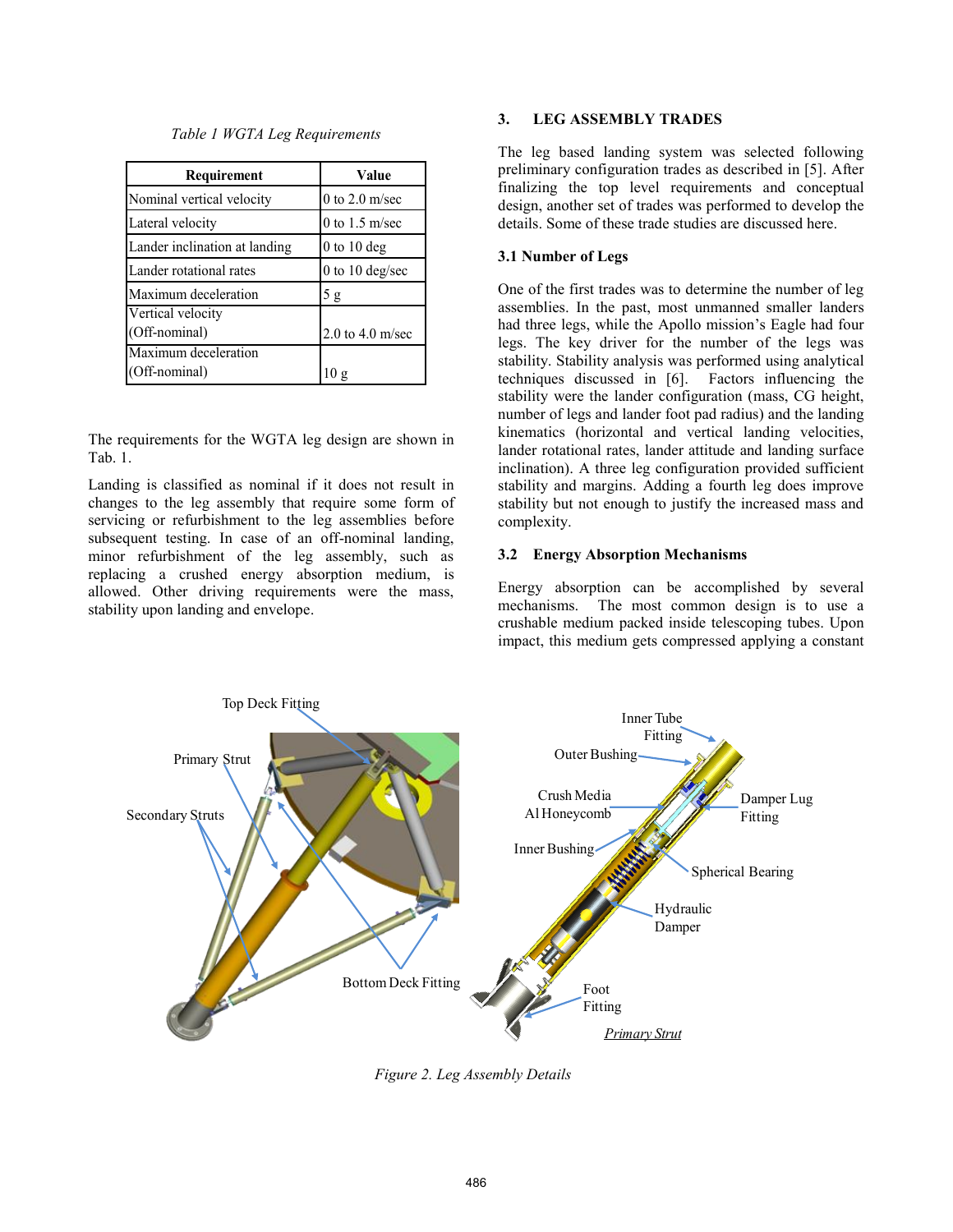force that decelerates the lander. These materials are effective in absorbing energy in compression only and hence additional mechanisms will be required to use these materials to absorb energy in tension. A second concept that has been used in multiple programs is a load limiter that absorbs energy by plastically deforming under impact loads. The third approach that has had limited use in the past is to incorporate a hydraulic damper. This was successfully used on several Surveyor missions. Hydraulic dampers pose some unique challenges, particularly when exposed to the space environment and are more complex to represent in analytical modeling. But they are selfresetting and do not need refurbishment after each landing, and this makes the hydraulic dampers particularly suitable for the WGTA leg assembly. The merits of all these techniques were evaluated and a combination of a hydraulic damper and a crushable medium was selected as the energy absorbing elements in the primary strut.

In summary, based on the preliminary trades, it was decided to have three leg assemblies, each consisting of a primary strut and two secondary struts. The primary strut was fitted with a combination of hydraulic damper and a crushable medium to absorb energy. Secondary struts, made up of rigid tubular members, were attached to the lander with or without a load limiter.

#### **4. WGTA LEG DETAILS**

The WGTA lander is about the size of the typical unmanned robotic lander with a dry mass of 188 kg and wet mass of 324 kg. The WGTA structure consists of two decks connected together with three pairs of bipod struts as shown in Fig. 1. The leg interface to the structure is shown in Fig. 2. The primary strut is attached to the structure at the top deck. The primary strut is attached to the structure with a pinned joint, with the axis of the pin aligned tangential to the top deck. The secondary strut is fitted with spherical rod ends at both ends and these are attached to a foot bracket clevis on one end and the bottom deck clevis fitting on the other end.

The WGTA leg assembly is shown in Fig. 2. Based on the preliminary design and analysis, a commercial hydraulic damper made by ITT-Enidine, part number OEMXT 3/4X3, was selected for the WGTA leg assembly. Besides meeting the damping force, velocities and stroke requirements, this unit is compact enough to fit within the leg envelope. The details of the actuator are shown in Fig. 3. This actuator was expected to be effective for most of the landing velocities, but at higher off-nominal landing velocities, the actuator by itself was not sufficient to absorb all the impact energy. To address this, a crushable medium with high crush strength was



*Figure 3. Hydraulic Damper*

added in series with the hydraulic actuator. The crushable medium chosen is a honeycomb core of density 14.5 pounds per cubic feet (pcf) and crush strength 15.2 MPa. The landing surface conditions for the WGTA are well defined and under these conditions the primary strut does not experience any tensile load. The primary strut hence is designed to absorb energy in compression only.

Both of the tubes that constitute the primary strut are made of aluminum alloy 6061. The sliding surfaces are machined to a smooth finish, hard anodized and finally impregnated with teflon to provide a self-lubricating hard surface. Two brass bushings, one attached to the inner tube and one to the outer tube, allow smooth sliding of the tubes. The bushings are made of high compression strength brass 932 alloy, thus making the strut assembly



*Figure 4. Leg Assembly in Flight and Landed Configurations*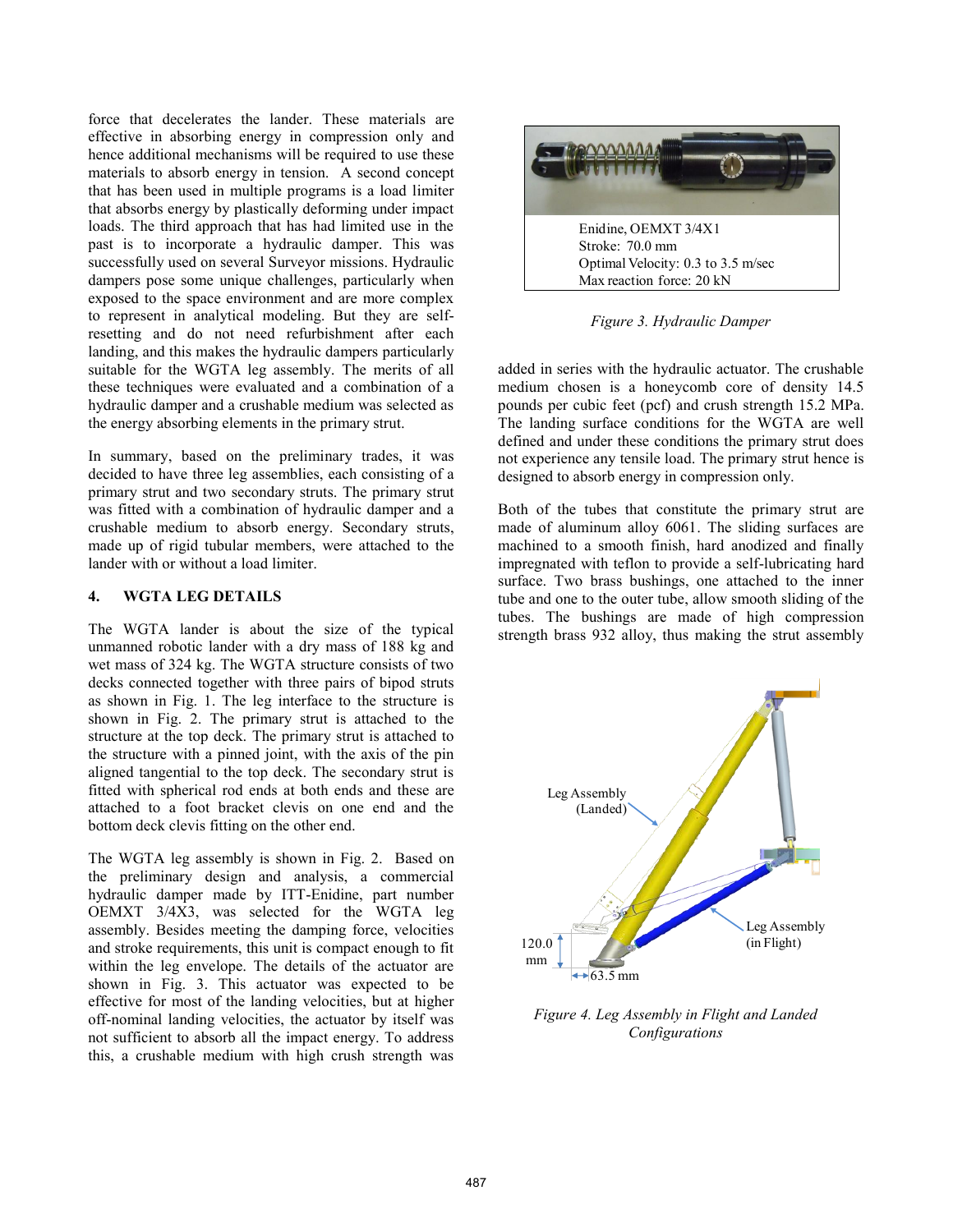capable of high moment loads.

The foot bracket is rigidly mounted to the bottom of the outer tube. This bracket has three clevis features, the axial clevis for attaching the hydraulic shock absorber and two angular clevises for attaching the secondary struts. By mounting the hydraulic shock directly to the foot bracket, all compression loads are fed through the hydraulic shock directly to the foot bracket and the outer tube does not see any of the compression loads. The other end of the hydraulic shock is pinned to the damper lug, which in turn is attached to the inner tube through the damper fitting. The stem of the damper lug is designed to slide on a brass bushing pressed into the damper fitting. The honeycomb core is sandwiched between the damper lug and the damper fitting and preloaded with the lug nut. This assembly supports tension loads without backlash, while allowing the crushing of the honeycomb in compression. Normal 1g load and nominal landing loads, causes the shock absorber to compress resulting in the inner tube sliding inside the outer tube. For off-nominal landing loads, the honeycomb and the shock absorber get compressed simultaneously, resulting in a larger stroking of the primary strut.

The foot pad is attached to the bottom flange of the foot bracket. The landing surface has a convex curvature to facilitate normal contact at touchdown followed by smooth sliding even at high lander inclinations. To simplify the assembly and alignment process, the secondary strut is bonded to a left hand threaded fitting at one end and a right hand threaded fitting at the other end for installing the rod ends. This allows precise adjustment of the strut lengths.

### **5. LEG OPERATION**

Upon landing, the impact energy is absorbed by the compression of the telescopic primary strut. All strut joints are designed to enable this compression and to evenly distribute the landing loads between the top and the bottom decks. The changes in leg geometry due to the primary strut compression are shown in Fig. 4. During a nominal landing, the amount of compression of the primary strut is equal to the stroke of the shock absorber. During the first part of this stroke, the travel rate and reaction force of the damper is driven by the impact energy. After dissipating all the impact energy, the shock absorber continues to move under the weight of the lander through the rest of the stroke. Nominal landing reduces the length of the primary strut by 70.0 mm and since the secondary struts are rigid, this results in a simple rotation of the primary strut and complex rotations at the secondary strut joints. The net effect of this is (a) the

primary strut rotates outward by 6.25 degrees, (b) the foot slides outward in the radial direction by 63.5 mm and the overall height of the leg assembly drops by 120.0 mm. For off-nominal landing conditions, the compression of the primary strut is higher due to the crushing of the honeycomb in addition to the stroking of the shock absorber.

#### **6. ANALYSIS**

The development of the leg assembly was supported by detailed dynamic analysis and stress analysis to verify the performance, predict landing loads and establish stress margins.

The dynamic performance was analyzed using ADAMS kinematic analysis software from MSC Corporation. The WGTA primary structure was represented as a pair of rigid decks with point loads. All leg components were modeled as rigid elements with the appropriate end attachments. The primary strut was made up of two rigid bars with a force-velocity function introduced between them. This function represented the hydraulic damper and the honey comb core placed in series.

The functions representing the damping characteristics



*Figure 5. Results of Dynamic Analysis for Impact Velocity of 4 m/sec*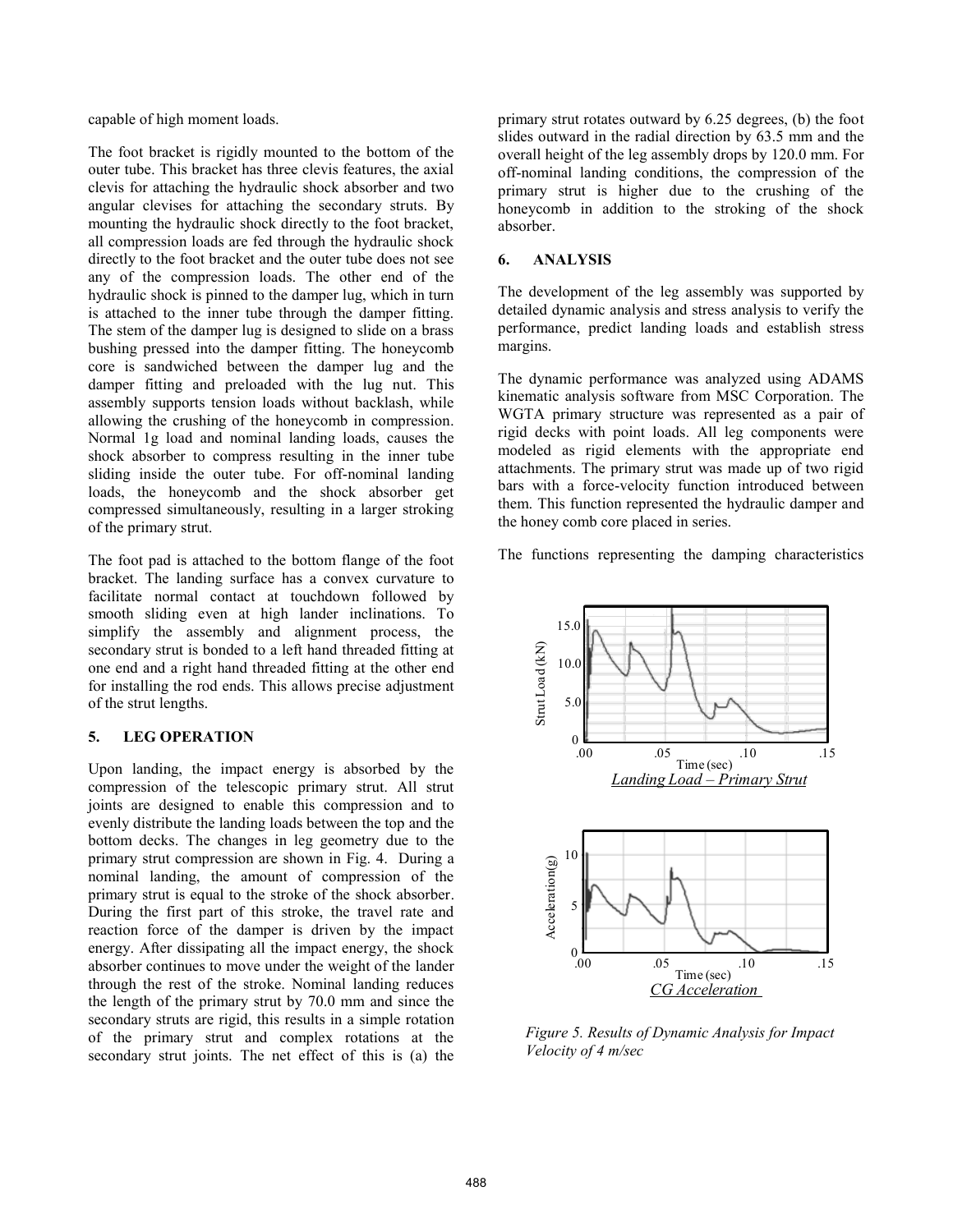were developed from component level tests as described below in paragraph 7.3. The validity of the hydraulic damping function was verified by simulating the drop test in ADAMS and comparing it to actual test results. More details on generating and validating damping functions can be found in [5].

The analytical model of the lander was used to simulate landing and study the influence of a range of landing parameters, such as lander mass, CG location, vertical/horizontal impact velocities, lander inclination and lander rotational rates. The CG accelerations and forces at the joints were extracted for the various loading cases. The forces derived from this model were used as the design loads for the structure and the leg components. The typical landing performance curve for landing at 0 degree inclination and at 4m/sec impact velocity is shown in Fig. 5.

A finite element model of the leg assembly was created in FEMAP and analyzed in MSC/Nastran for the loads predicted by dynamic analysis. The approach used was to apply the normal impact load at the foot pad to generate the predicted load at the primary strut. Detailed component stress analysis was conducted for each of the leg parts and margin tables were created for the worst loading case for each part. All component stress analysis showed positive margins for the design loads.

#### **7. TEST PROGRAM**

The design and analysis of the leg assembly was supported by a detailed test program. Compressions tests were performed on the crushable medium to verify the crush strengths. The commercial hydraulic actuators were thoroughly tested to estimate the damping rates and reaction forces for various impact velocities and masses. A development model of the leg assembly was tested at various impact velocities and angles to verify leg performance and landing loads. A scale model of the lander with fully functional leg assemblies was tested to validate the stability analysis techniques. Three leg assemblies were acceptance tested and integrated to the WGTA. These have been through a whole series of free flights and the legs have performed as predicted.

### **7.1. Drop Test Rig**

A drop test rig shown in Figs. 6 and 8 was developed to perform impact tests on leg components and assemblies. It consists of a carriage sliding on two vertical guide rails. The bottom of the carriage has the interfaces necessary for mounting the test articles and the accelerometers. The carriage also serves as the housing for stacking up

deadweights. The carriage is linked to a hoist through a quick release snap shackle. The ratcheted hoist is used to lift and hold the carriage at the predetermined height to generate the desired impact velocity under free fall. The test article such as the honeycomb test housing or the shock absorber is mounted to the bottom plate of the carriage. A compression load cell is mounted to the impact plate at the base of the test rig. Testing is initiated by pulling the string to release the snap shackle. The impact load and acceleration are directly recorded by the data acquisition system. The test is captured on a high speed video camera and this data is used to determine the velocities and accelerations.

### **7.2**. **Honeycomb Test**

The honeycomb core material was subjected to compression at various loading rates using standard and high speed universal testing machines. The compression behavior was consistent and repeatable. All of the honeycomb samples exhibit a sharp spike in load to initiate compression and following this, the crushing load drops and holds at a steady value till the sample is completely crushed. Honeycomb samples that have been pre-crushed past the initial spike do not exhibit this spike when loaded again. Hence all honeycomb samples are precrushed before installing on to the leg assembly. Loading honeycomb samples at the lander impact velocity of 2.0 m/sec showed a small increase of about 3% in crush strength. The honeycomb samples were also subjected to impact testing at various rates using the drop test rig described above. The results of these tests were very consistent and matched predictions based on energy



*Figure 6. Hydraulic Damper Impact Test*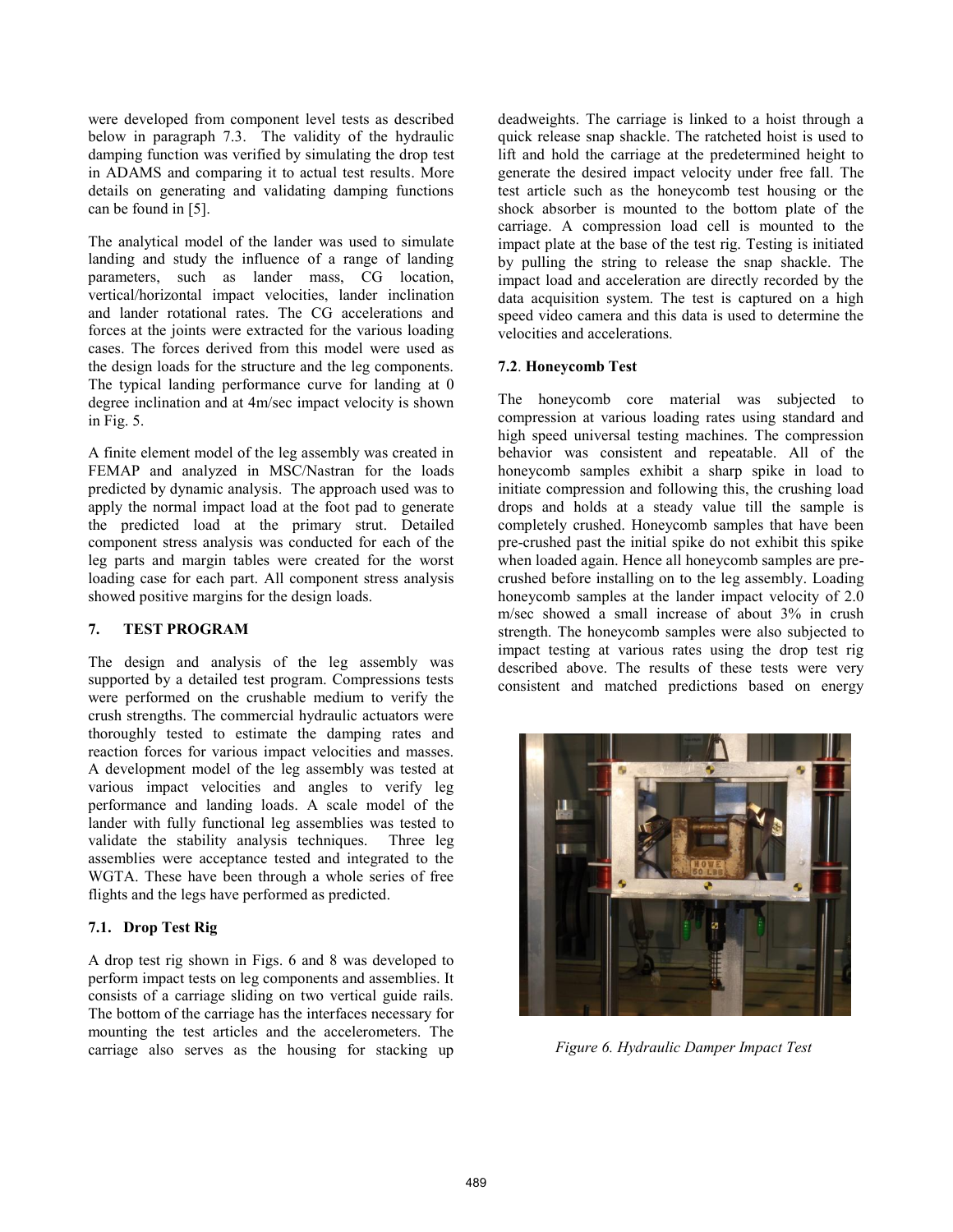

*Figure 7. Hydraulic Damper Performance Curves*

balance equations [5].

### **7.3. Damper Test**

The hydraulic damper selected for the WGTA leg has adjustable settings. Preliminary analysis was performed assuming generic data provided by the manufacturer. Tests were done to generate detailed load-displacement curves for several damper settings at the impact velocities and masses of interest to WGTA. The typical results from these tests are shown in Fig. 7. This data was used to generate the damping functions used in the dynamic analysis of the lander performance. All dampers used in the WGTA leg assemblies were acceptance tested and fine tuned to provide the required damping characteristics.

#### **7.4. Leg Assembly Test**

Analytical prediction of the dynamic performance of the lander leg assembly is challenging, due to the number of variables and the uncertainties in their values. Hence impact tests were performed to simulate the simpler landing cases on full leg assemblies to validate analytical predictions. The drop test rig was fitted with a lander interface frame to mount the complete leg assembly to the carriage as shown in Fig. 8. The lander interface frame can be mounted at an angle of up to 10° to simulate lander inclination during touchdown.

#### **7.5. Development Model Test**

The development model was subjected to extensive testing on the drop test rig. The inner tube of the primary strut

and the secondary strut were fixed with strain gauges to measure axial load. The outer tube of the primary strut was expected to see significant bending loads and hence the strain gages on the outer tube were configured to measure pure bending. The normal load on the foot bracket was measured by placing the leg impact plate on four compression load cells. This was necessary, since the foot bracket slides horizontally, after making initial contact at landing. Accelerometers are attached to the underside of the carriage to measure the decelerations after impact. Finally the test is captured on high speed video to visually analyze the leg performance and to get accurate measurements of the velocities and displacements. Drop tests were performed with two different masses of the carriage, 62.6 kg and 108.0 kg, representing one-third of the total dry mass and wet mass of the lander respectively.

#### **8. RESULTS**

#### **8.1. Leg Tests**

The results of the drop tests are shown in Fig. 9. The



*Figure 8. Leg Assembly Impact Test*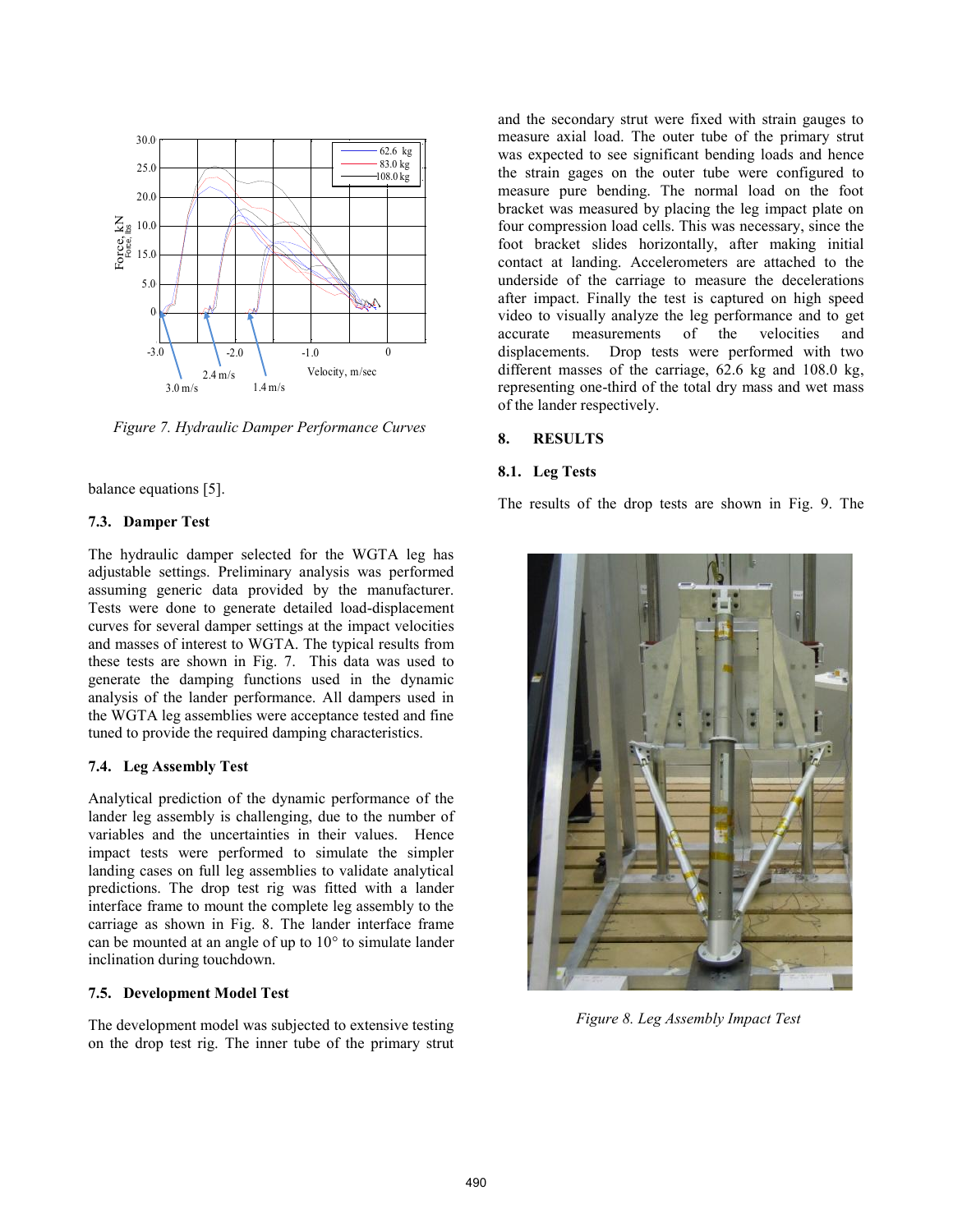

*Figure 9. Leg Assembly Test Results - Loads and Acceleration Velocity of 3.0 m/sec*

overall leg performance was mostly in accordance with the analytical predictions. The accelerations measured for the various impact velocities were very close to the predictions, however, some significant differences were observed regarding the loads:

- (a) The measured loads at the various struts and interfaces were within 20% of the loads predicted by analysis,
- (b) The bending moment on the outer tubes of the primary struts, as measured with the strain gauges were much higher compared to the predictions, and
- (c) The secondary struts experienced both tension and compression loads while the analytical models prediction tension loads only.

The difference on loads can be attributed to modeling error, particularly the representation of the shock absorbers, but the reasons for the other discrepancies were not readily obvious. The tension/compression loads on the secondary struts was markedly different from the pure tension load predictions discussed in section 5. A careful analysis of the high speed video of the drop test revealed the reason for this behavior. Our expectation was that

upon impact, the primary strut would compress, subjecting the secondary strut to tension and causing it to rotate outward. The friction between the foot pad and the landing surface was not expected to be of much significance other than to reduce the tension on the secondary struts. But in actual tests, the pad showed a stick-shift type behavior, and the friction forces due to the sticking was high enough to actually apply compression to the secondary struts. This stick-shift behavior is also responsible for the large bending moments seen on the outer tube. Following this observation, additional tests were performed to modify the friction coefficient at the foot pad interface by introducing teflon pads, but this did not seem to have any noticeable effect on the leg performance. More detailed tests are required to study this effect.

### **8.2. Flight Tests**

Following the development model tests, 3 leg assemblies were built, tested and delivered to MSFC for assembling to the WGTA. These assemblies were identical to the development model. The shock absorbers used in these assemblies were subjected to impact tests and the dampers were tuned to provide the appropriate damping